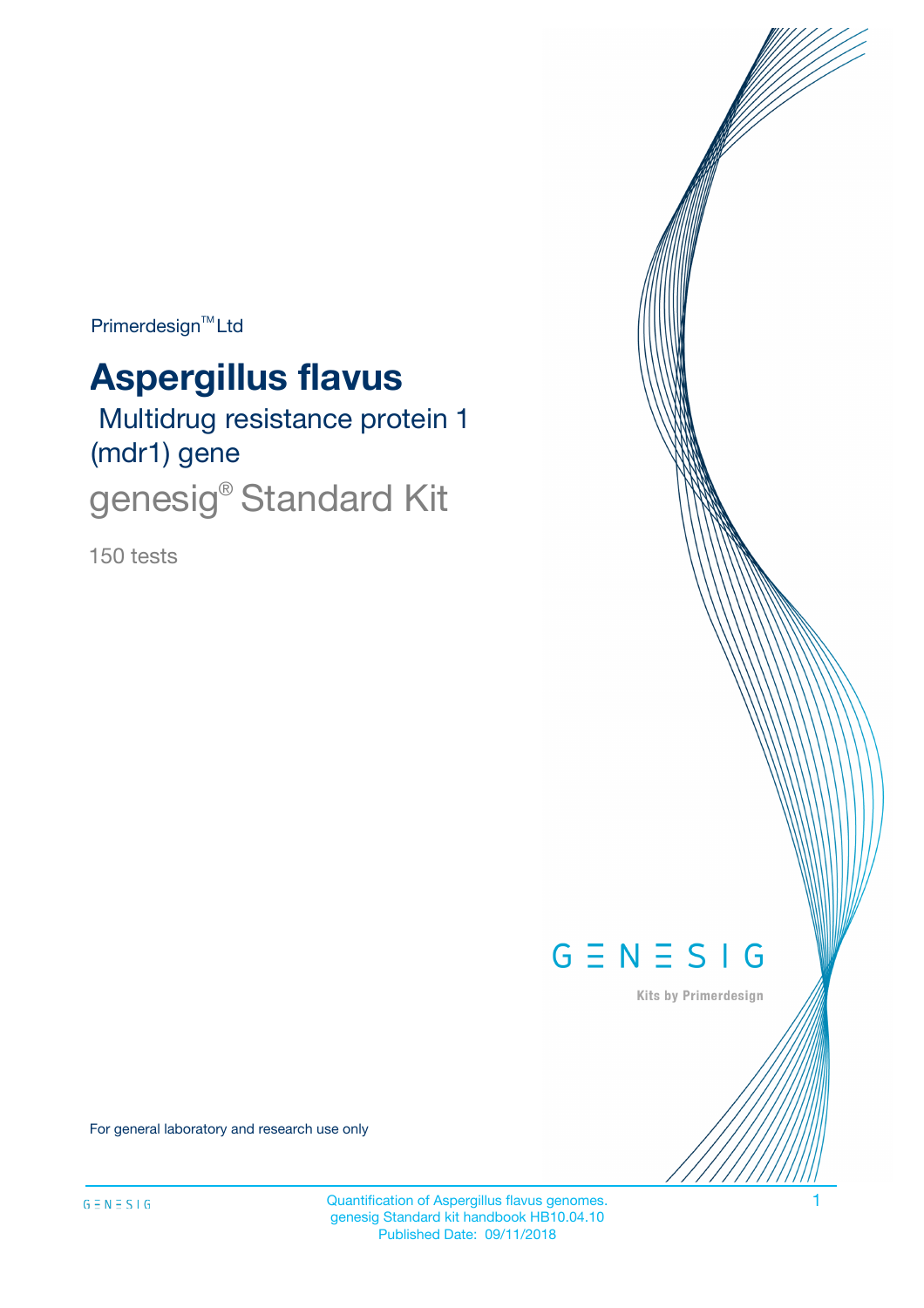## Introduction to Aspergillus flavus

A.flavus was first described as a species in 1809 and together with A.fumigatus is one of the most common Aspergillus species identified in human infection (particularly in immunosuppressed patients). A.flavus is a aflatoxin producing species of Aspergillus, this toxin is carcinogenic in some species.

Species of Aspergillus vary in colour, size and growth rate. All species can reproduce sexually and asexually, although asexual reproduction is more likely to occur in most species. All species have septate and hyaline hyphae and their hyphae and conidia are separate. A.flavus has a genome approximately 37 million bp in length arranged into 8 chromosomes.

A.flavus is predominantly found in soil and can cause disease in many agriculture crops such as cereal grain, cottonseed, corn and tree nuts. Infection can be present while the crop is still in the field however symptoms of infection may only appear post-harvest or while the crop is in storage or being transported. A.flavus can infect damaged seedlings by sporulation. The pathogen can infect seed embryos decreasing germination and can result in infected seeds being planted in grain crops. Infection can also lead to discoloured embryos, damaged seedlings and killed seedlings which reduces the grade and price of grains.

Aflatoxin infection pre harvest is more common under drought-type conditions, this is because crops are more prone to damage by insects (e.g. lesser cornstalk borer) which are known carriers of fungus spores. High temperatures and high humidity during storage increases the occurrence of A.flavus aflatoxin production. In developing countries aflatoxin contaminated grain is a serious health problem, aflatoxins have been linked to liver cancer and various veterinary toxic syndromes.

Real-time PCR can be used for fast detection of A.flavus.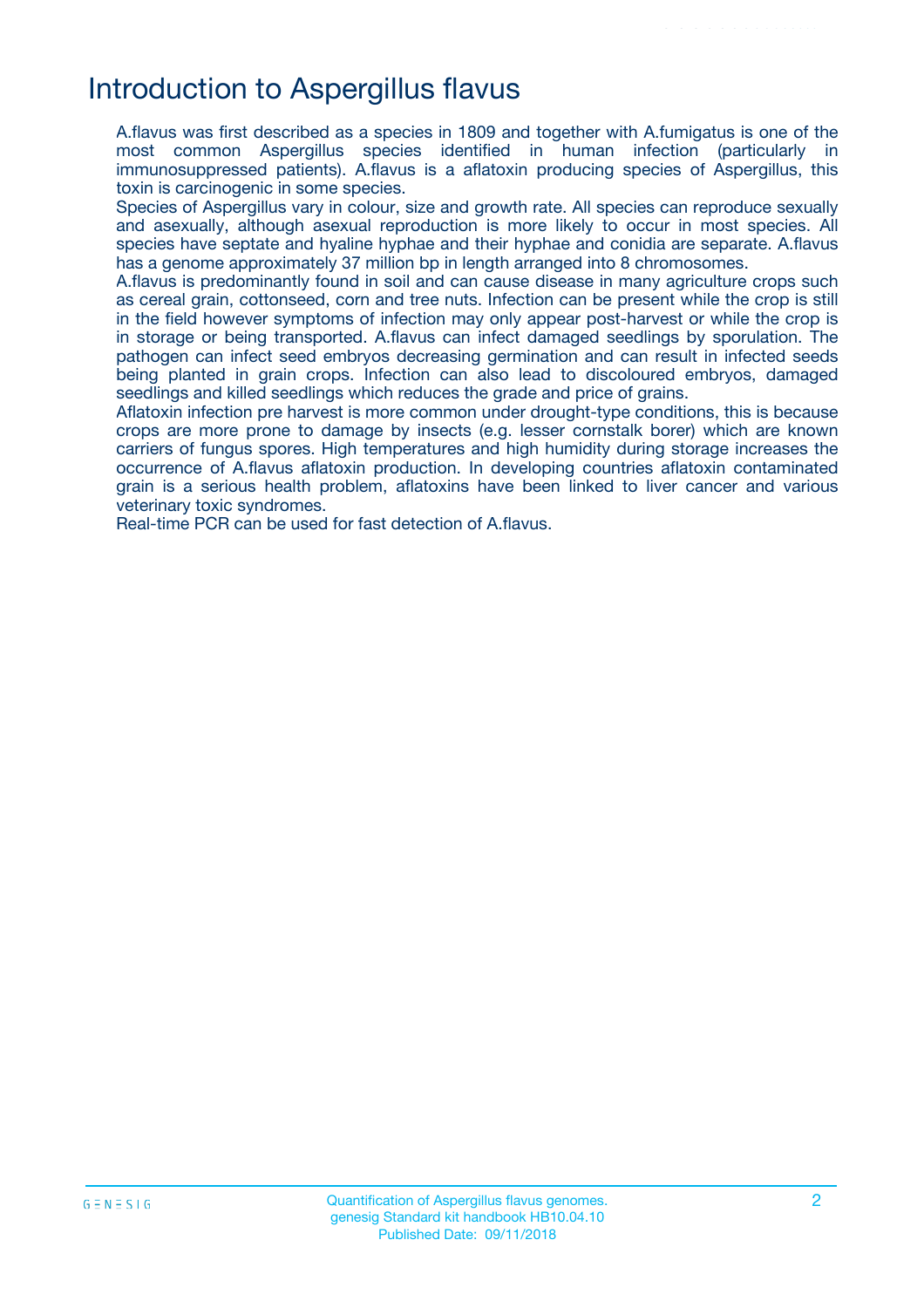# **Specificity**

This assay will also detect Aspergillus oryzae sequences.

If you require further information, or have a specific question about the detection profile of this kit then please send an e.mail to enquiry@primerdesign.co.uk and our bioinformatics team will answer your question.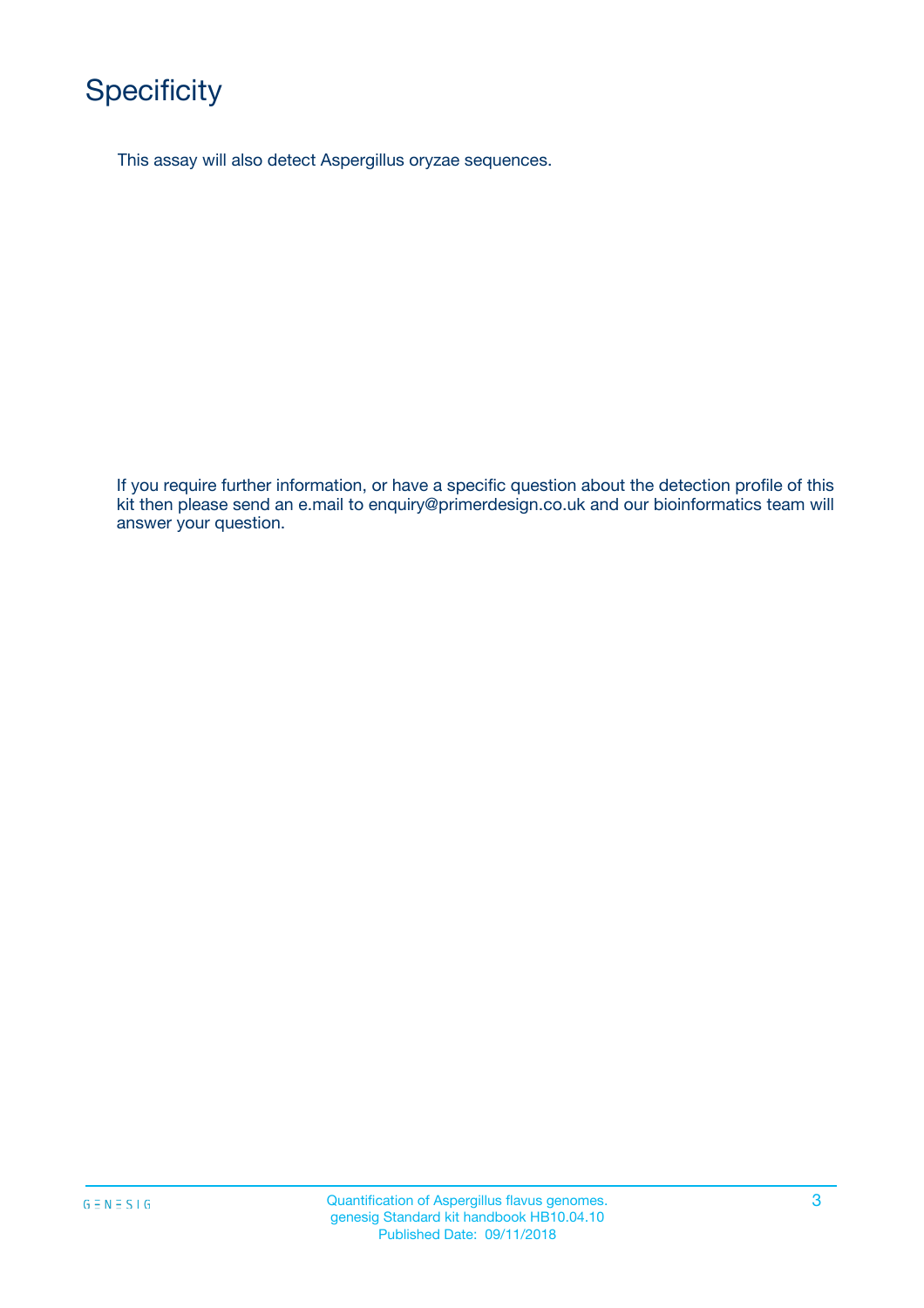# Kit contents

- **A.flavus specific primer/probe mix (150 reactions BROWN)** FAM labelled
- **A.flavus positive control template (for Standard curve RED)**
- **RNase/DNase free water (WHITE)** for resuspension of primer/probe mixes
- **Template preparation buffer (YELLOW)** for resuspension of positive control template and standard curve preparation

# Reagents and equipment to be supplied by the user

#### **Real-time PCR Instrument**

#### **Extraction kit**

This kit is recommended for use with genesig Easy DNA/RNA extraction kit. However, it is designed to work well with all processes that yield high quality RNA and DNA with minimal PCR inhibitors.

#### **oasig**TM **lyophilised or Precision**®**PLUS 2X qPCR Master Mix**

This kit is intended for use with oasig or PrecisionPLUS2X qPCR Master Mix.

**Pipettors and Tips**

**Vortex and centrifuge**

**Thin walled 1.5 ml PCR reaction tubes**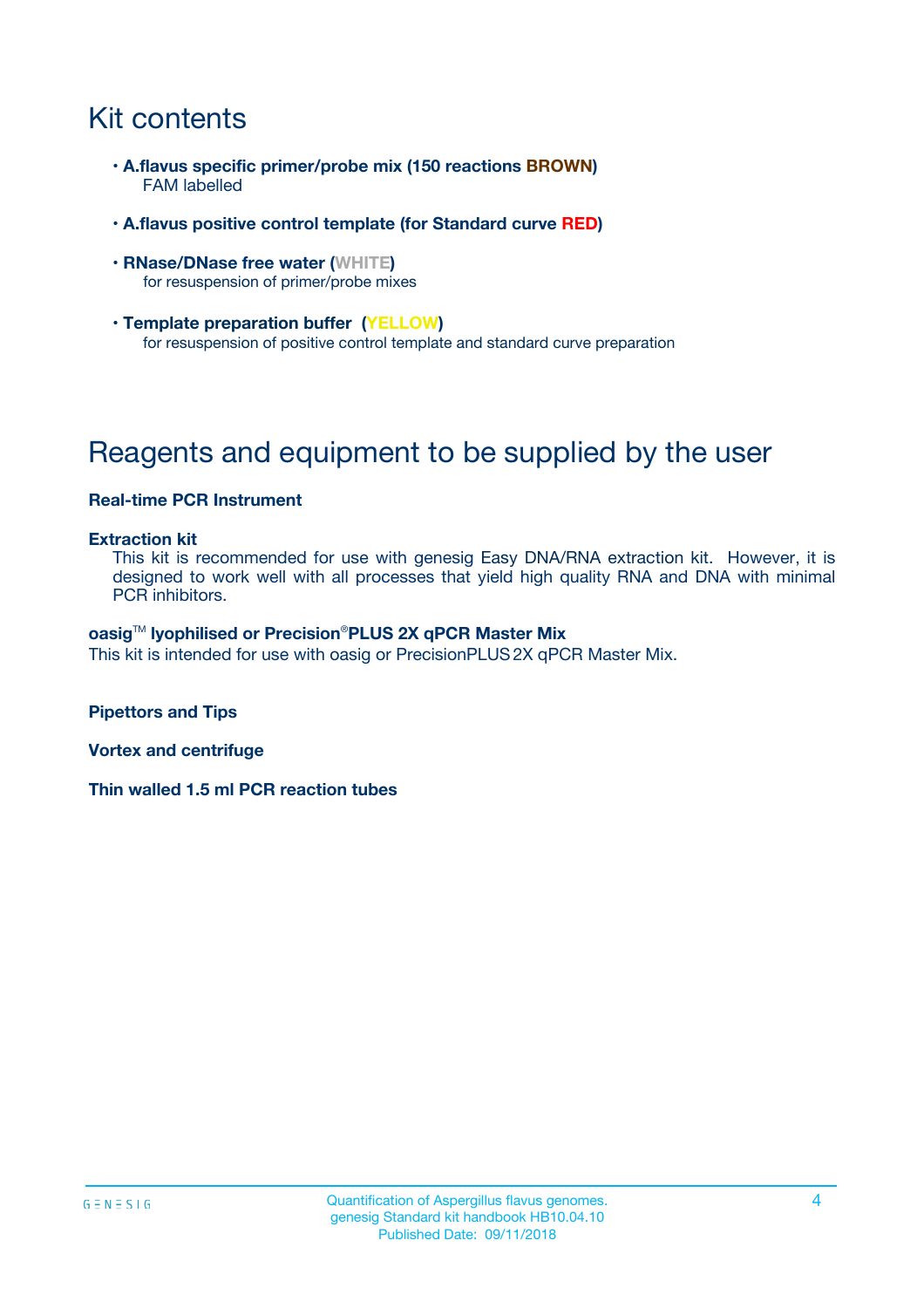### Kit storage and stability

This kit is stable at room temperature but should be stored at -20ºC on arrival. Once the lyophilised components have been resuspended they should not be exposed to temperatures above -20°C for longer than 30 minutes at a time and unnecessary repeated freeze/thawing should be avoided. The kit is stable for six months from the date of resuspension under these circumstances.

If a standard curve dilution series is prepared this can be stored frozen for an extended period. If you see any degradation in this serial dilution a fresh standard curve can be prepared from the positive control.

Primerdesign does not recommend using the kit after the expiry date stated on the pack.

### Suitable sample material

All kinds of sample material suited for PCR amplification can be used. Please ensure the samples are suitable in terms of purity, concentration, and DNA integrity. Always run at least one negative control with the samples. To prepare a negative-control, replace the template DNA sample with RNase/DNase free water.

### Dynamic range of test

Under optimal PCR conditions genesig A.flavus detection kits have very high priming efficiencies of >95% and can detect less than 100 copies of target template.

### Notices and disclaimers

This product is developed, designed and sold for research purposes only. It is not intended for human diagnostic or drug purposes or to be administered to humans unless clearly expressed for that purpose by the Food and Drug Administration in the USA or the appropriate regulatory authorities in the country of use. During the warranty period Primerdesign genesig detection kits allow precise and reproducible data recovery combined with excellent sensitivity. For data obtained by violation to the general GLP guidelines and the manufacturer's recommendations the right to claim under guarantee is expired. PCR is a proprietary technology covered by several US and foreign patents. These patents are owned by Roche Molecular Systems Inc. and have been sub-licensed by PE Corporation in certain fields. Depending on your specific application you may need a license from Roche or PE to practice PCR. Additional information on purchasing licenses to practice the PCR process may be obtained by contacting the Director of Licensing at Roche Molecular Systems, 1145 Atlantic Avenue, Alameda, CA 94501 or Applied Biosystems business group of the Applera Corporation, 850 Lincoln Centre Drive, Foster City, CA 94404. In addition, the 5' nuclease assay and other homogeneous amplification methods used in connection with the PCR process may be covered by U.S. Patents 5,210,015 and 5,487,972, owned by Roche Molecular Systems, Inc, and by U.S. Patent 5,538,848, owned by The Perkin-Elmer Corporation.

### Trademarks

Primerdesign™ is a trademark of Primerdesign Ltd.

genesig $^\circledR$  is a registered trademark of Primerdesign Ltd.

The PCR process is covered by US Patents 4,683,195, and 4,683,202 and foreign equivalents owned by Hoffmann-La Roche AG. BI, ABI PRISM® GeneAmp® and MicroAmp® are registered trademarks of the Applera Genomics (Applied Biosystems Corporation). BIOMEK® is a registered trademark of Beckman Instruments, Inc.; iCycler™ is a registered trademark of Bio-Rad Laboratories, Rotor-Gene is a trademark of Corbett Research. LightCycler™ is a registered trademark of the Idaho Technology Inc. GeneAmp®, TaqMan® and AmpliTaqGold® are registered trademarks of Roche Molecular Systems, Inc., The purchase of the Primerdesign reagents cannot be construed as an authorization or implicit license to practice PCR under any patents held by Hoffmann-LaRoche Inc.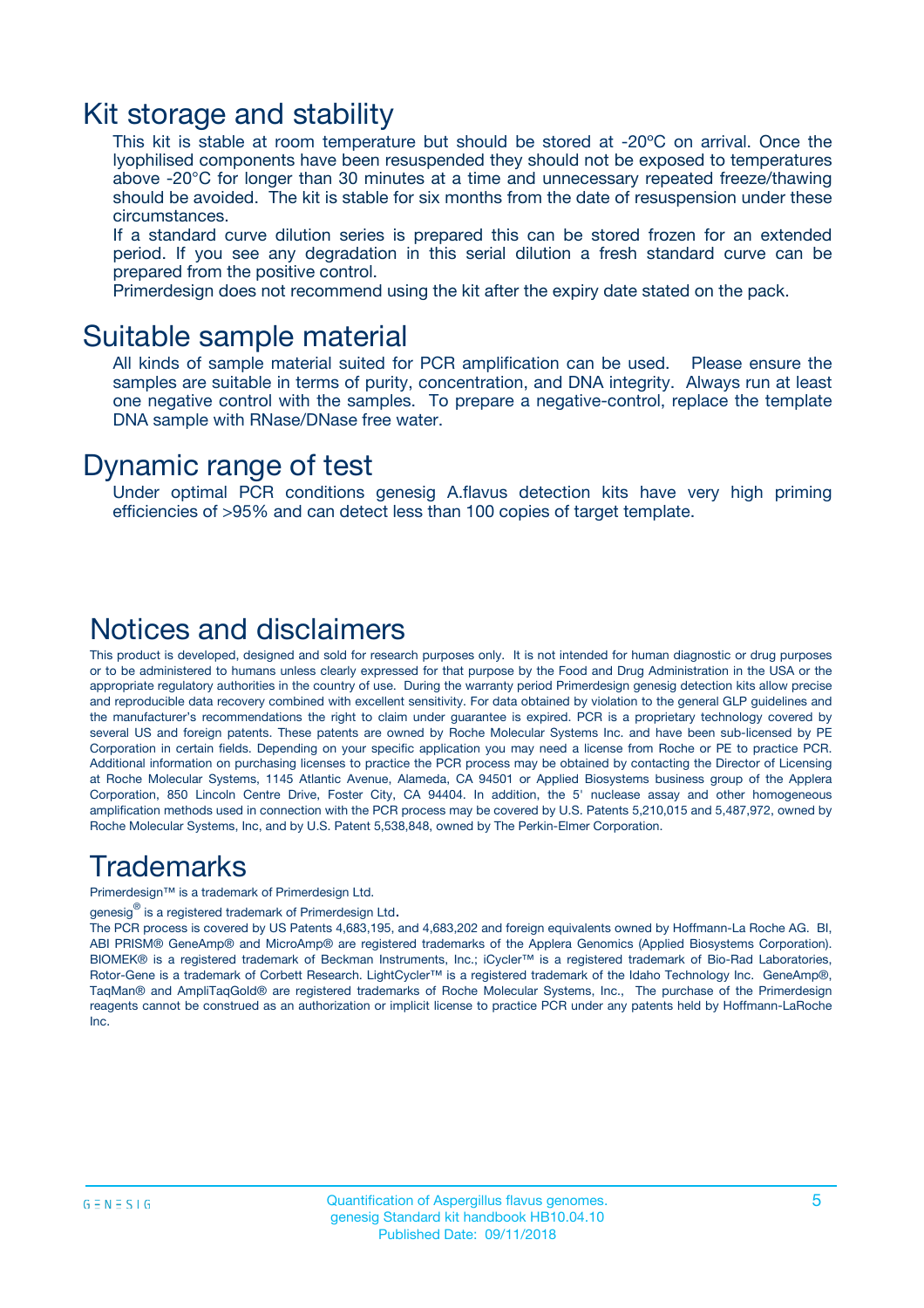## Principles of the test

#### **Real-time PCR**

A A.flavus specific primer and probe mix is provided and this can be detected through the FAM channel.

The primer and probe mix provided exploits the so-called TaqMan® principle. During PCR amplification, forward and reverse primers hybridize to the A.flavus DNA. A fluorogenic probe is included in the same reaction mixture which consists of a DNA probe labeled with a 5`-dye and a 3`-quencher. During PCR amplification, the probe is cleaved and the reporter dye and quencher are separated. The resulting increase in fluorescence can be detected on a range of qPCR platforms.

#### **Positive control**

For copy number determination and as a positive control for the PCR set up, the kit contains a positive control template. This can be used to generate a standard curve of A.flavus copy number / Cq value. Alternatively the positive control can be used at a single dilution where full quantitative analysis of the samples is not required. Each time the kit is used, at least one positive control reaction must be included in the run. A positive result indicates that the primers and probes for detecting the target A.flavus gene worked properly in that particular experimental scenario. If a negative result is obtained the test results are invalid and must be repeated. Care should be taken to ensure that the positive control does not contaminate any other kit component which would lead to false-positive results. This can be achieved by handling this component in a Post PCR environment. Care should also be taken to avoid cross-contamination of other samples when adding the positive control to the run. This can be avoided by sealing all other samples and negative controls before pipetting the positive control into the positive control well.

#### **Negative control**

To validate any positive findings a negative control reaction should be included every time the kit is used. For this reaction the RNase/DNase free water should be used instead of template. A negative result indicates that the reagents have not become contaminated while setting up the run.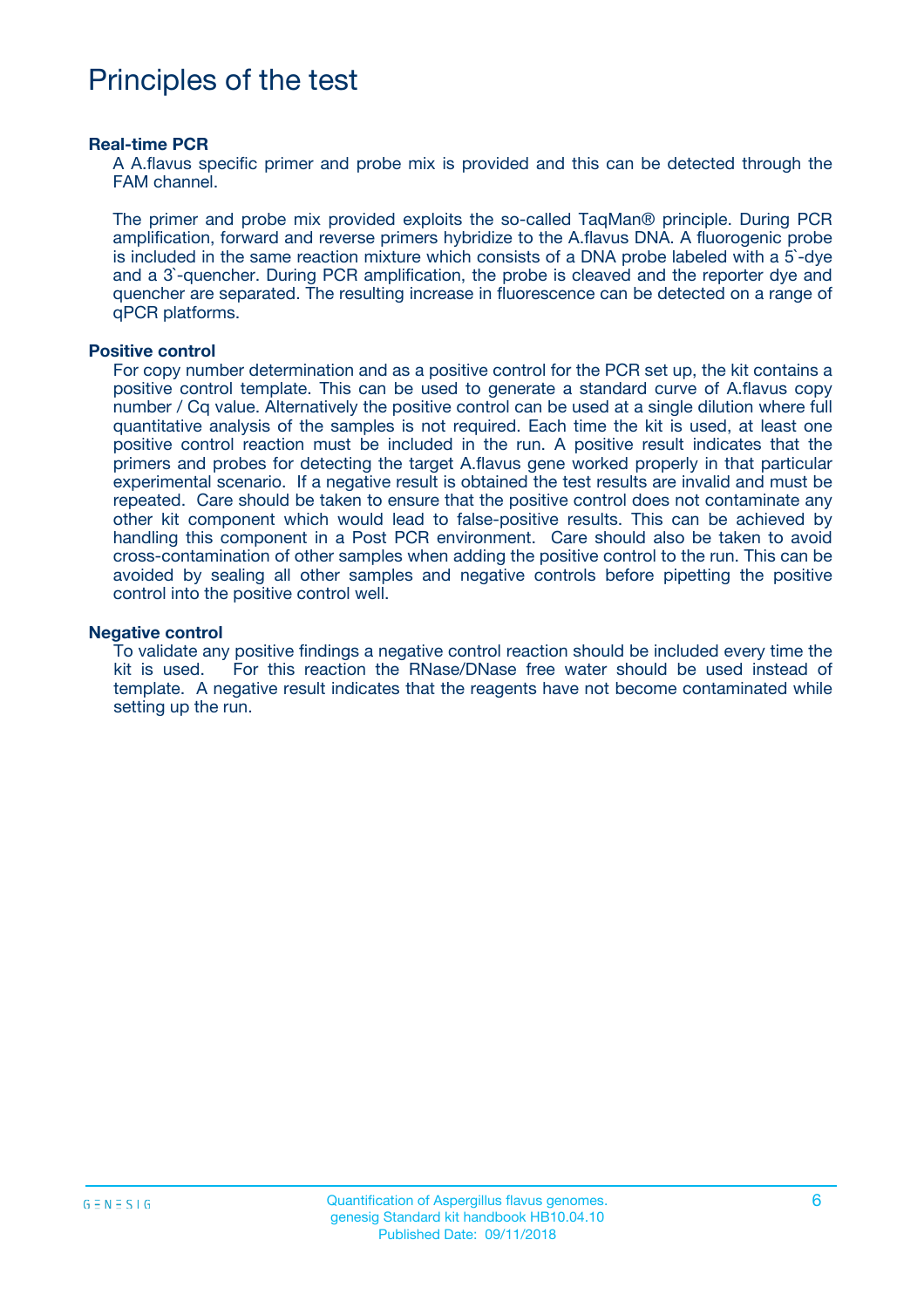### Resuspension protocol

To minimize the risk of contamination with foreign DNA, we recommend that all pipetting be performed in a PCR clean environment. Ideally this would be a designated PCR lab or PCR cabinet. Filter tips are recommended for all pipetting steps.

#### **1. Pulse-spin each tube in a centrifuge before opening.**

This will ensure lyophilised primer and probe mix is in the base of the tube and is not spilt upon opening the tube.

**2. Resuspend the kit components in the RNase/DNase free water supplied, according to the table below.**

To ensure complete resuspension, vortex each tube thoroughly.

| Component - resuspend in water    | Volume |
|-----------------------------------|--------|
| <b>Pre-PCR pack</b>               |        |
| A.flavus primer/probe mix (BROWN) | 165 µl |

#### **3. Resuspend the positive control template in the template preparation buffer supplied, according to the table below:**

To ensure complete resuspension, vortex the tube thoroughly.

| Component - resuspend in template preparation buffer |        |  |
|------------------------------------------------------|--------|--|
| <b>Post-PCR heat-sealed foil</b>                     |        |  |
| A. flavus Positive Control Template (RED) *          | 500 µl |  |

\* This component contains high copy number template and is a VERY significant contamination risk. It must be opened and handled in a separate laboratory environment, away from the other components.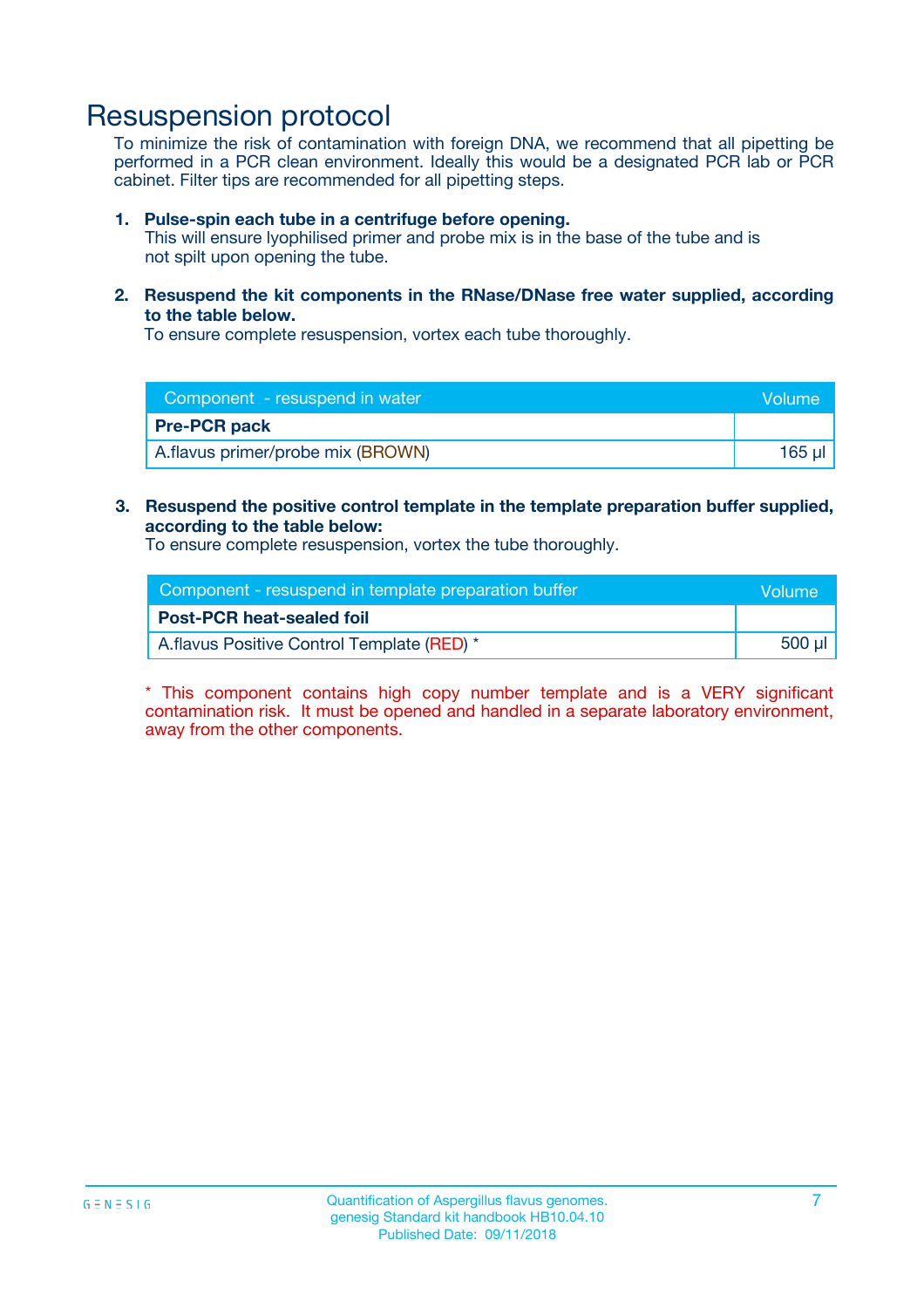# qPCR detection protocol

**1. For each DNA sample prepare a reaction mix according to the table below:** Include sufficient reactions for positive and negative controls.

| Component                                 | Volume           |
|-------------------------------------------|------------------|
| oasig or PrecisionPLUS 2X qPCR Master Mix | 10 $\mu$         |
| A.flavus primer/probe mix (BROWN)         | 1 $\mu$          |
| <b>RNase/DNase free water (WHITE)</b>     | $4 \mu$          |
| <b>Final Volume</b>                       | 15 <sub>ul</sub> |

- **2. Pipette 15µl of this mix into each well according to your qPCR experimental plate set up.**
- **3. Prepare DNA templates for each of your samples.**
- **4. Pipette 5µl of DNA template into each well, according to your experimental plate set up.**

For negative control wells use 5µl of RNase/DNase free water. The final volume in each well is 20µl.

**5. If a standard curve is included for quantitative analysis, prepare a reaction mix according to the table below:**

| Component                                 | Volume  |
|-------------------------------------------|---------|
| oasig or PrecisionPLUS 2X qPCR Master Mix | 10 µl   |
| A.flavus primer/probe mix (BROWN)         | 1 µI    |
| <b>RNase/DNase free water (WHITE)</b>     | $4 \mu$ |
| <b>Final Volume</b>                       | 15 µl   |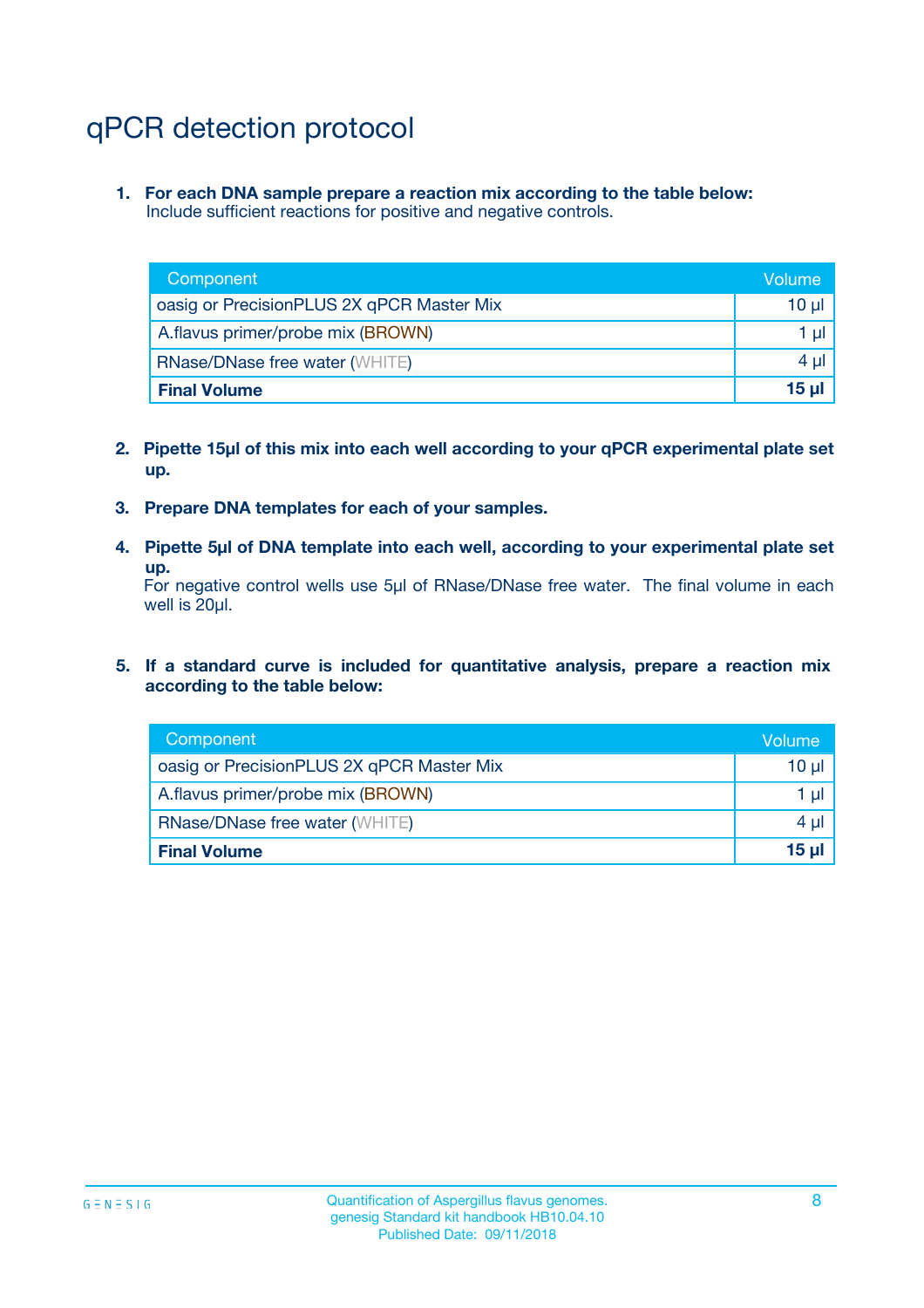### **6. Preparation of a standard curve dilution series.**

- 1) Pipette 90µl of template preparation buffer into 5 tubes and label 2-6
- 2) Pipette 10µl of Positive Control Template (RED) into tube 2
- 3) Vortex thoroughly
- 4) Change pipette tip and pipette 10µl from tube 2 into tube 3
- 5) Vortex thoroughly

Repeat steps 4 and 5 to complete the dilution series

| <b>Standard Curve</b>         | <b>Copy Number</b>     |
|-------------------------------|------------------------|
| Tube 1 Positive control (RED) | $2 \times 10^5$ per µl |
| Tube 2                        | $2 \times 10^4$ per µl |
| Tube 3                        | $2 \times 10^3$ per µl |
| Tube 4                        | $2 \times 10^2$ per µl |
| Tube 5                        | 20 per µl              |
| Tube 6                        | $2$ per $\mu$          |

7. Pipette 5µl of standard template into each well for the standard curve according to your experimental plate set up.

The final volume in each well is 20µl.

# qPCR amplification protocol

Amplification conditions using oasig or PrecisionPLUS2X qPCR Master Mix.

|             | <b>Step</b>       | <b>Time</b>     | Temp    |
|-------------|-------------------|-----------------|---------|
|             | Enzyme activation | 2 min           | 95 °C   |
| Cycling x50 | Denaturation      | 10 <sub>s</sub> | 95 $°C$ |
|             | DATA COLLECTION * | 60 s            | 60 °C   |

\* Fluorogenic data should be collected during this step through the FAM channel